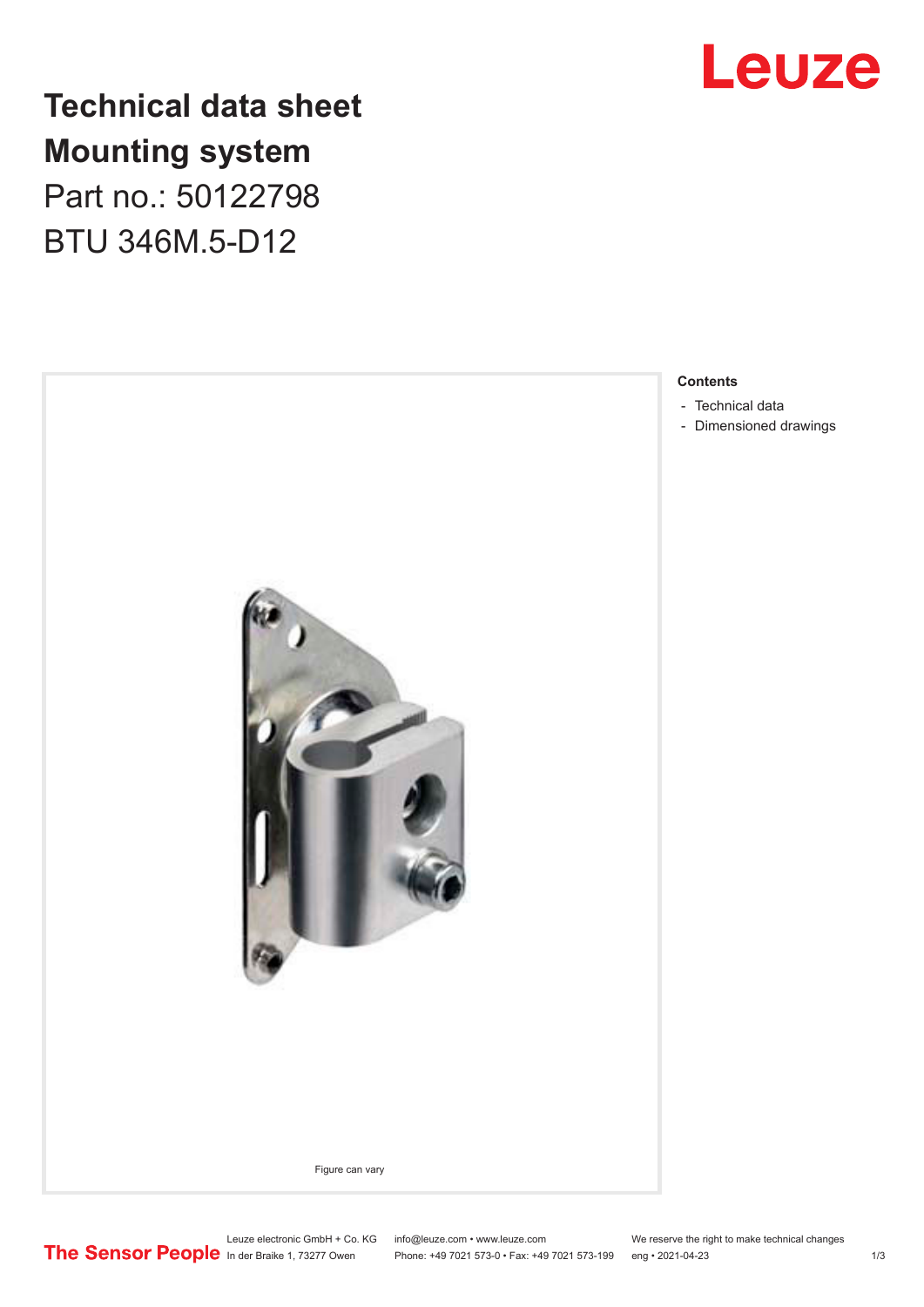### <span id="page-1-0"></span>**Technical data**

# Leuze

#### **Basic data**

| Suitable for                                             | 46B series sensors     |
|----------------------------------------------------------|------------------------|
|                                                          | Reflector (M)TKS 30x50 |
|                                                          | Reflector (M)TKS 40x60 |
|                                                          | Reflector TKS 50x50    |
|                                                          | TKS 20x40 reflector    |
|                                                          |                        |
| <b>Mechanical data</b>                                   |                        |
| Standard designation, stainless steel<br>mounting device | V2A                    |
| Design of mounting device                                | Mounting system        |

| Type of fastening, at system    | For 12 mm rod        |
|---------------------------------|----------------------|
|                                 | Sheet-metal mounting |
| Type of fastening, at device    | Screw type           |
| Type of mounting device         | Adjustable           |
|                                 | Clampable            |
|                                 | Turning, 360°        |
| <b>Mounting device material</b> | Stainless steel      |
|                                 |                      |

#### **Classification**

| <b>Customs tariff number</b> | 83024900 |
|------------------------------|----------|
| eCl@ss 5.1.4                 | 27279202 |
| eC <sub>1</sub> @ss 8.0      | 27279202 |
| eCl@ss 9.0                   | 27273701 |
| eCl@ss 10.0                  | 27273701 |
| eCl@ss 11.0                  | 27273701 |
| <b>ETIM 5.0</b>              | EC002498 |
| <b>ETIM 6.0</b>              | EC003015 |
| <b>ETIM 7.0</b>              | EC003015 |
|                              |          |